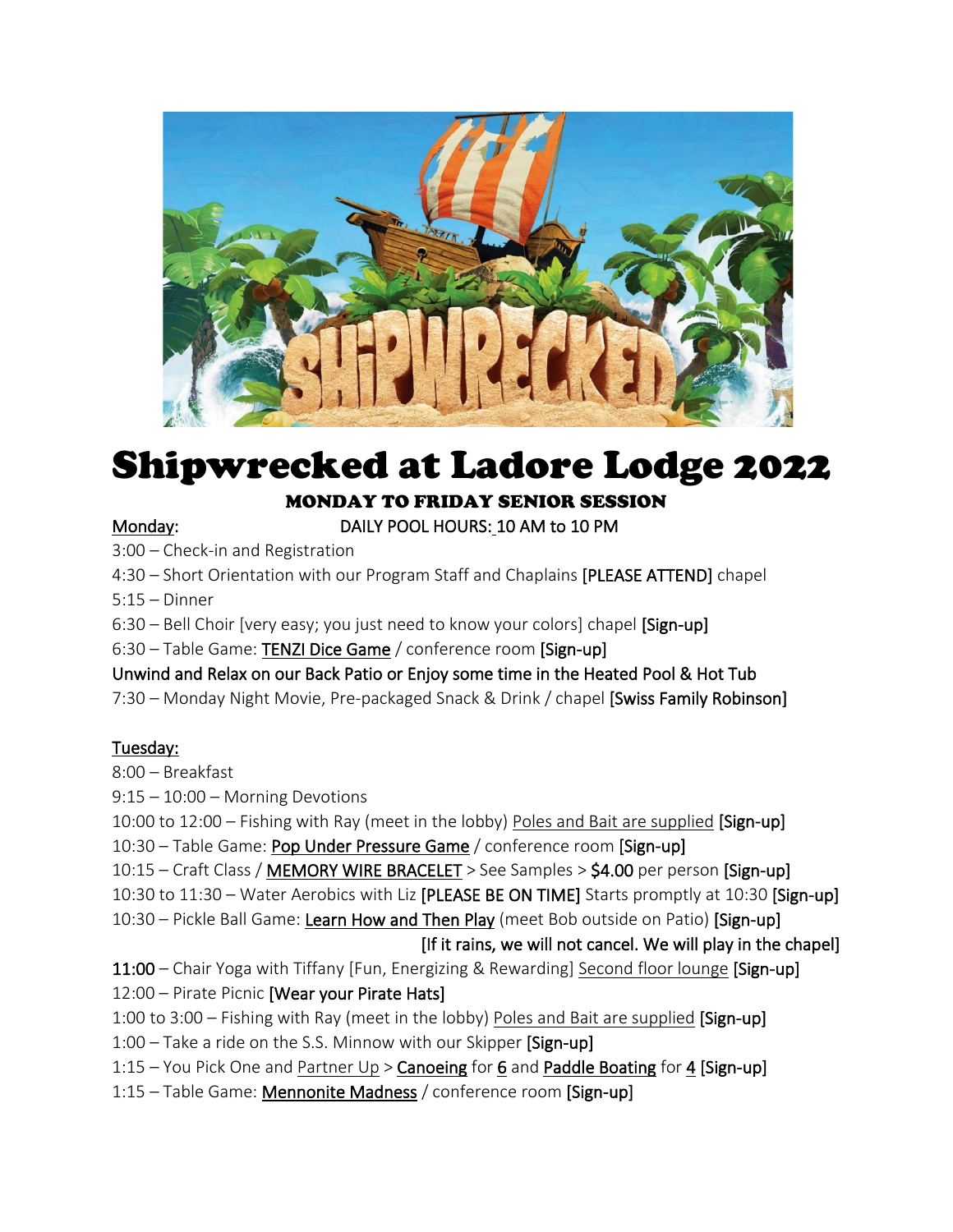$1:15 -$ 

- $2:30$  Take a ride on the S.S. Minnow with our Skipper  $\beta$ ign-up
- 2:30 Corn Hole Game (come compete against your friends) game room [Sign-up]
- 2:30 Tambourine Class with Major Karen / chapel [Sign-up]
- 3:30 Come join our **Castaway Kitchen Band: "THE COCONUTS"** we play several instruments,
- and we have a great time just making music together / Meet in the chapel [Sign-up]
- 3:00 Property Tour with Bob (meet in the lobby) [Sign-up]
- 3:30 Ziplining with our Instructor Mark [Sign a Waiver at the front desk] [Sign-up]

#### $3:30$  – Free time

- 5:00 Dinner
- 6:30 -7:00 Evening Devotions

#### 7:15 – Bingo Game / dining room

8:15 – Tuesday Night SUNDAES & TOPPINGS immediately following Bingo / dining room

#### Wednesday:

- 8:00 Breakfast
- 9:15 10:00 Morning Devotions
- 10 to 12:00 Fishing with Steven (Meet in the lobby) [Sign-up]
- 10:30 Craft Class (OYSTER SHELL TRINKET DISH) \$3.00 per person \*See Samples [Sign-up]
- 10:30 Nature Walk to the Waterfalls (meet Bob in the lobby) [Sign-up]
- 10:30 Drum Fitness Class with Major Karen / chapel [Sign-up]
- 12:00 Lunch
- 1:00 to 3:00 More Fishing with Steven (Meet in the lobby) [Sign-up]
- 1:00 Take a ride on the S.S. Minnow with our Skipper [Sign-up]
- 1:15 Line Dancing Class with Gale / chapel  $[Sign-up]$
- 1:15 You Pick One and **Partner Up** Canoeing for  $6$  and Paddle Boating for 4 [Sign-up]
- 1:15 Snake in the Hole / game room  $\lceil$ Sign-up $\rceil$
- 2:30 Take a ride on the S.S. Minnow with our Skipper [Sign-up]
- 2:30 Table Game: Candy Bar Game / conference room [Sign-up]
- 2:30 Hillbilly Horseshoes using Washers / back of the chapel [Sign-up]
- 3:00 Property Tour with Bob (meet in the lobby) [Sign-up]

#### 3:30 – FREE TIME

- 4:15 Short Tambourine Practice for tonight's Talent Show / chapel
- 5:00 Dinner
- 6:30 7:00 Evening Devotions
- 7:15 to 8:30 Island Night Variety Show [Sign-up]

#### Thursday: PLEASE BRING YOUR AUCTION ITEMS DOWN THIS MORNING AFTER CHAPEL

8:00 – Breakfast

- 9:15 10:00 Morning Devotions
- 10:00 to 12:00 Fishing with Ray (meet in the lobby) Poles and Bait are supplied [Sign-up]